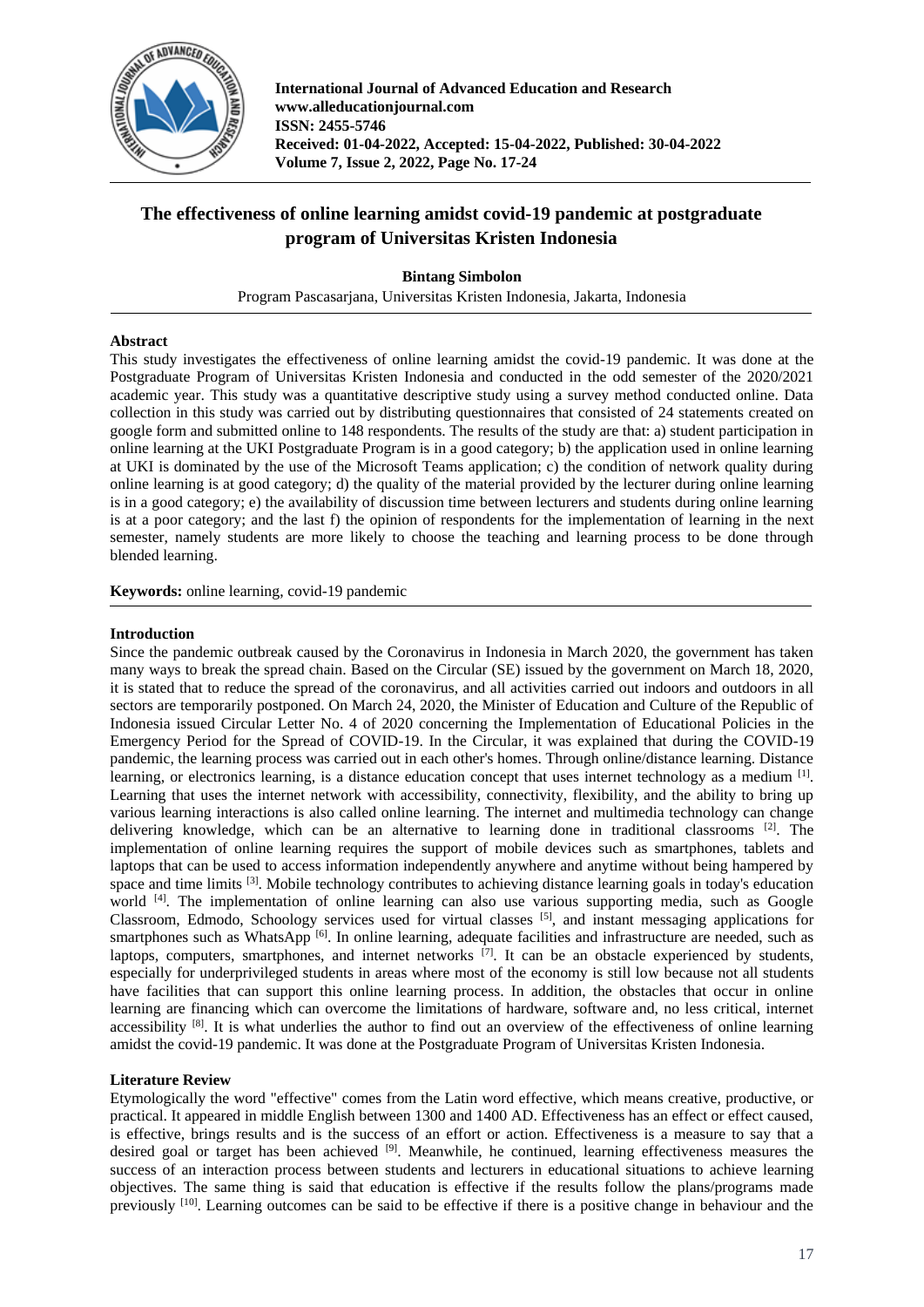achievement of the learning objectives that have been set [11]. Several aspects must be considered to realize effective learning, including a) Lecturers are required to be able to make systematic teaching preparations; b) Quality learning process with the delivery of material by lecturers using various variations in delivery; c) The time used in the learning process is effective; d) Lecturers and students have high motivation; e) Establish a good interactive relationship between lecturers and students  $[12]$ . Meanwhile, effective learning cannot be separated from the role of effective lecturers, adequate learning conditions, student involvement, and a supportive learning environment [13]. Several components of effective learning can be illustrated as follows: a) Learning will be effective if students integrate the knowledge or skills acquired in everyday life; b) Learning will be effective if students activate their previous knowledge; c) Learning Activation will be effective if students activate their previous knowledge; d) Learning Activation will be adequate if students activate their previous knowledge; e) Learning will be effective if students see a demonstration of the skills to be learned. The effectiveness of teaching in a good learning interaction process is all the efforts made by lecturers to help students learn well  $^{[14]}$ . To determine the effectiveness of teaching by giving tests because test results can be used to evaluate various aspects of the teaching process. Learning effectiveness measures the success of an interaction process between students and between students and lecturers in educational situations to achieve learning goals [15]. Learning effectiveness is practical, and purposeful learning allows students to learn specific skills, knowledge and attitudes with ease, fun, and learning objectives can be completed as expected [16]. From some of the explanations above, it can be concluded that the effectiveness of learning is learning that cannot be separated from quality activities in planning, implementation, and evaluation carried out by lecturers and will be a benchmark for lecturer success in the classroom. If it is associated with learning outcomes, learning can be effective if there are positive changes in students and include increased learning outcomes or following the established minimum completeness criteria provisions. Learning strategies are used in learning activities with the objectives that have been designed, and the results obtained are learning effectiveness [17]. There are several indicators in measuring the effectiveness of learning, namely: a) Quality of Learning, which is how far the information is described so that students can learn it with a small error rate; b) The suitability of the level of learning, is the extent to which the lecturer brings students ready to learn new material; c) Incentives, is how much effort to motivate students to complete learning tasks and study the material provided; and d) Time, how much time is given to students to study the material presented. The effectiveness of learning is usually measured by the level of achievement of the learner [18]. Several essential aspects can be used to describe the effectiveness of learning, namely the accuracy of the mastery of the behaviour being studied, the speed of performance, the rate of transfer of learning, and the level of retention of what is learned. Learning effectiveness is carried out by involving students in organizing and finding information so that students' activeness in learning can impact learning success [19]. So it can be concluded that the effectiveness criteria used in this study are three aspects which include: a) the lecturer's ability to manage to learn well; b) student activities in learning are good; c) student learning outcomes are completed classically. Thus the requirements for the completeness aspect of learning are met. "Learning" comes from the word "teaching", which means instructions given to people so that they are known or followed, while "learning" means the process, way of doing things to make people or living things learn. Learning is a set of actions designed to support the student learning process, considering the extreme events that play a role in the series of internal events experienced by students <sup>[20]</sup>. Learning is essentially a process of interaction between lecturers and students, direct interactions such as direct face-to-face activities and indirect interactions such as using various learning media <a>[21]</a>. Meanwhile, learning is everything that can bring information and knowledge to the ongoing interactions between educators and students  $[22]$ . Learning is also a permanent behaviour change resulting from repeated practice [23]. Learning means that the subject of learning must be taught, not taught. The subject of study in question is a student or learner who is the centre of learning activities. Students as subjects are also required to seek actively, determine, analyze, formulate, solve problems, and conclude a problem. The characteristics of learning are as follows: a) It is a conscious and deliberate effort; b) learning must make students learn; c) Objectives must be determined before the process is implemented; and d) The implementation is controlled in terms of content, time, process and results  $[24]$ . In supporting the learning process, there are three learning variables, namely, a) learning condition variables, indicating that learning conditions are the beginning of learning strategies to achieve learning outcomes; b) learning method variables, emphasizing the components of learning strategies, delivery and management of learning; and c) learning outcomes variables, which are more directed at learning models that are effective, efficient, and have attractiveness <sup>[25]</sup>. Meanwhile, the learning system consists of several components that interact with each other until effective interaction is obtained, including the presence of students, instructors, learning materials, and learning environments [26]. In other words, the component in learning is an effort to create conditions (external environment) conducive to the learning process (internal conditions) to occur in students. In other words, learning will be successful if students actively carry out the learning process themselves through interaction with learning resources and the environment. From the statement above, it can be concluded that learning is an information processing through an action that occurs between lecturers and students either directly or indirectly, one of which is by using learning media in the form of applications that are connected via the internet network. Learning will be closely related to learning outcomes, namely the output of the learning process that students have carried out as a reward to be received. Learning outcomes can be interpreted as changes experienced by themselves, both regarding cognitive, psychomotor, and affective aspects as a result of learning activities that have been carried out  $[27]$ . Learning outcomes are essentially behavioural changes resulting from the learning process marked by changes in knowledge, skills,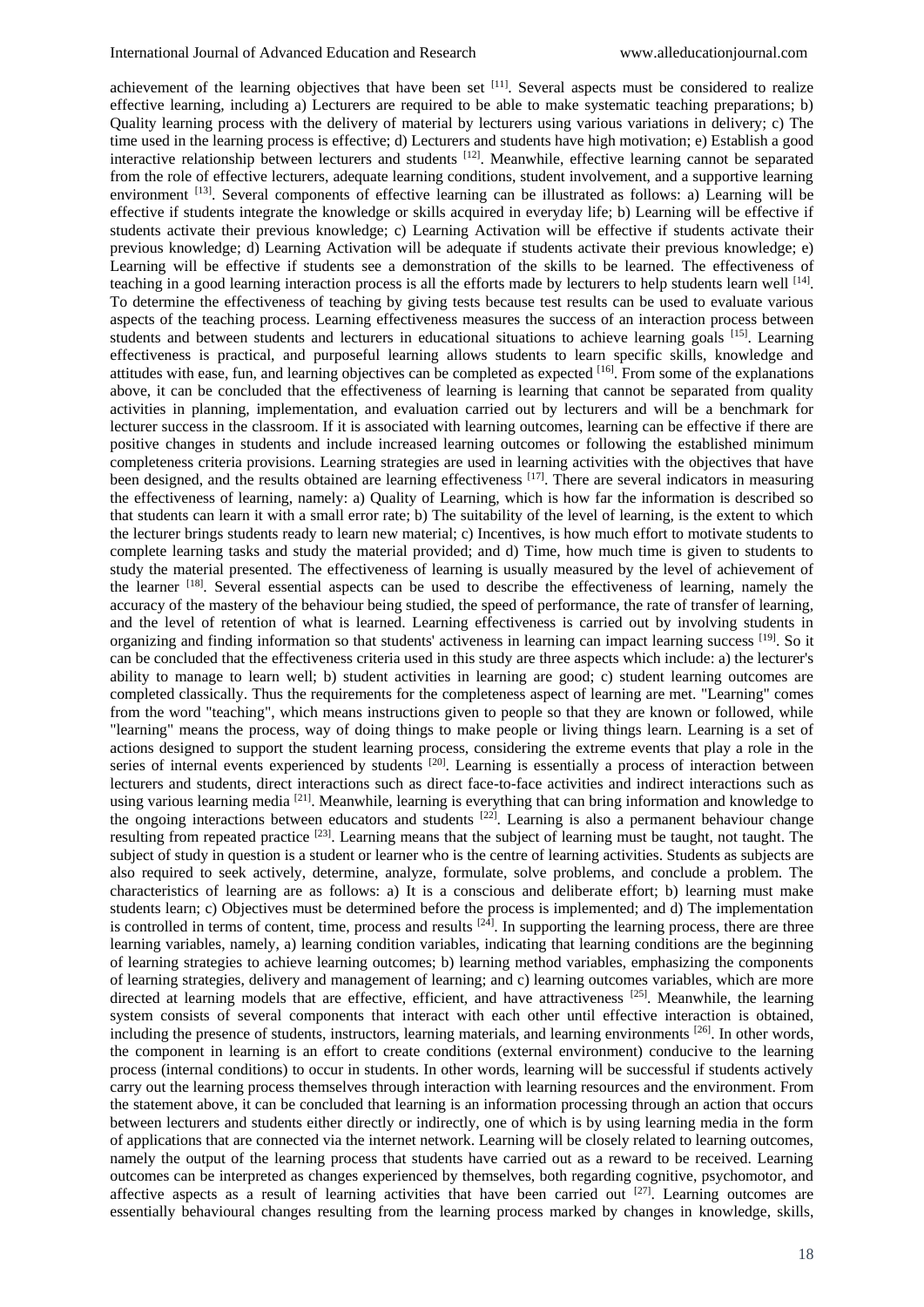understanding and attitudes, including the realm of knowledge (cognitive), attitudes (affective) and skills. (psychomotor) [28]. Learning outcomes are changes in behaviour, not just one aspect of human potential. Furthermore, learning outcomes include skills, information, understanding, and attitudes. Thus, it can be said that the learning outcome is a change in overall behaviour, not just one aspect of human potential. As mentioned above, the learning outcomes categorized by education experts are not viewed separately but comprehensively. Learning outcomes are results that someone has achieved after carrying out learning activities, including cognitive, affective, and psychomotor aspects, which can be expressed by symbols, numbers, letters, and sentences that can reflect the quality of individual activities in a particular process [29]. Meanwhile, learning outcomes are the results of a person after they finish learning from several subjects, as evidenced by test results in the form of learning outcomes. Completing this study can be in the form of results in one sub-topic or in several subjects carried out in one test, which results from an earnest effort to achieve changes in student learning achievement, which are carried out with full responsibility. By comparing the behaviour before and after learning, it can be determined how much learning a person achieves. From the description above, it can be concluded that learning outcomes are changes that occur in students both in the form of changes in behaviour, knowledge (cognitive), skills (psychomotor) and attitudes (affective). It can be measured through an evaluation process carried out by lecturers based on objectives. that have been determined and obtained learning outcomes in the form of numbers and values in following the teaching and learning process. Learning outcomes can be said to be successful if they have achieved the expected learning objectives, which the changes can see in students, both changes in knowledge and student behaviour. Learning outcome indicators consist of cognitive, affective, and psychomotor abilities <sup>[30]</sup>. Then, it can be concluded that measuring success in learning can be seen from the cognitive aspect (everything that involves brain activity), the affective aspect (related to attitudes and values) and the psychomotor aspect (skills). This study will focus on the cognitive aspect where students will be given an evaluation in the form of a written test or an oral question from the lecturer to determine the extent of students' understanding of the learning provided. This study will measure how much student economic learning outcomes improve after participating in the learning process. The indicators of learning outcomes are expected to achieve educational goals. Online learning is a formal education organized by schools in which students and lecturers are in different locations so that they require an interactive communication system to connect the two and the various resources needed in it <sup>[31]</sup>. This learning can be done anywhere and anytime, depending on the availability of the supporting tools. Online learning can be defined as a form of distance education in which the delivery of material is carried out via the internet synchronously or asynchronously. Online learning is usually known as e-learning, virtual learning, computer-mediated learning, web learning, and distance learning. This learning term implies that students and lecturers do not have to meet face-to-face in the learning process but can use digital technology media such as computers and androids that allow flexibility of access. Online learning is a learning activity that is not bound by time, place, and the rhythm of the presence of lecturers or teachers and can use electronic and telecommunication media facilities  $[32]$ . Online learning or commonly known as online learning, is a learning mechanism that utilizes ICT, in this case, through the internet [33]. One of the advantages of using this technology is our flexibility in carrying out daily activities. If seen from the above definitions, it can be concluded that it is said that online learning is learning that can be done anywhere and anytime by only utilizing internet access, but this also means that this learning requires internet channels and computers or androids. In online learning, lecturers are not limited by the rules in choosing and using online media. However, lecturers must refer to the principles of online learning that the government has determined. It means that the media used by lecturers can also be used by students so that communication in learning can be done well. Several online media are used in this research, including WhatsApp and Google Form.

#### **Research Method**

This study was a quantitative descriptive study using a survey method conducted online. Data collection in this study was carried out by distributing questionnaires that consisted of 24 statements created on google form and submitted online to 148 respondents. The 24 statements are divided into six categories: student participation in online learning, applications used during online learning, network quality, online learning implementation instructions, material quality, discussion time during learning, learning outcomes, and respondents' opinions regarding the implementation of online learning. Furthermore, the collected data is analyzed for description. The data on respondents who have filled out survey data are as follows.

| No    | <b>Study Program</b>                     |     | Number of Students   The respondent of the study $(20\%)$ |
|-------|------------------------------------------|-----|-----------------------------------------------------------|
|       | Magister of Education Administration     | 90  | 58                                                        |
|       | Magister of Law                          |     | 26                                                        |
|       | Magister of Christian Education Religion |     | 24                                                        |
|       | <b>Magister of Management</b>            |     |                                                           |
|       | Magister of Electronical Technique       |     |                                                           |
| n     | Magister of Architecture                 |     |                                                           |
| Total |                                          | 358 | l 48                                                      |

**Table 1:** of Respondents of the Study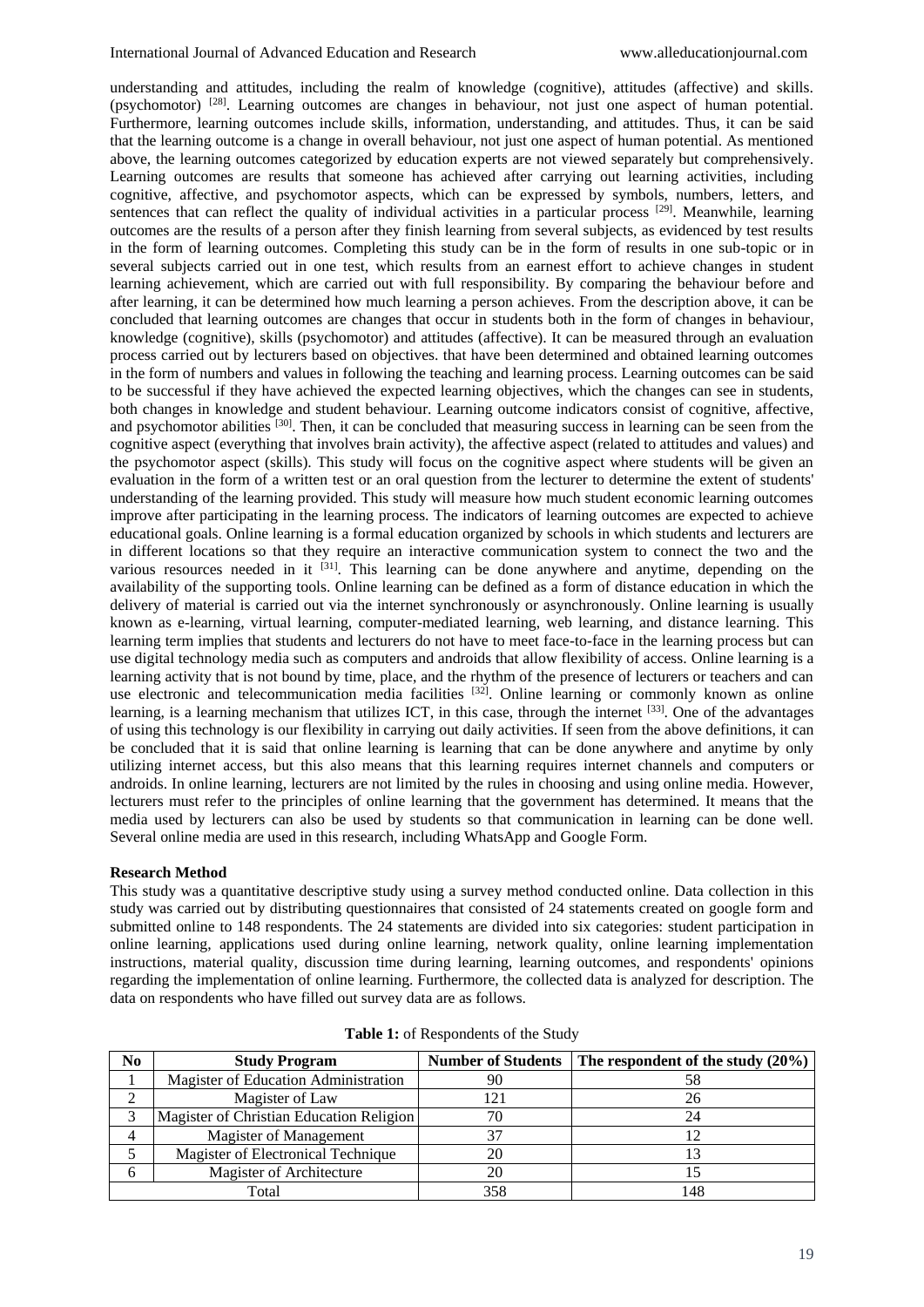#### **Result and Discussion**

The implementation of online learning requires an evaluation step to determine the level of achievement of the quality of education. The online learning conditions discussed in this study consist of student participation in online learning, applications used during online learning, network quality, online learning implementation instructions, material quality, discussion time during learning, learning outcomes, and respondents' opinions regarding the implementation of online learning in the following semester. A complete description will be elaborated as follows.

#### **1.** Students' participation in online learning

The description of students' participation during online classes is that 95.8% of the students took the online class well and thoughtfully, and 4.7% of the students did not take the online class well and thoughtfully. In this condition, students show good participation in the implementation of online learning and students who cannot participate in the online learning process are influenced by factors that technological facilities do not support, such as inadequate network constraints. Besides, conducive family conditions because sometimes they are disturbed by children and incompatibility work due to an impromptu meeting from the office.



**Fig 1:** Students' Participation in Online Learning

## **2.** Applications used in online learning

Online learning is given to students using several learning applications, such as Whatsapp, google classroom, zoom meeting, and Microsoft teams. In this condition, it can be seen that 95% of students use the Microsoft Teams application during online learning, while in second place is the WhatsApp application which is used as much as 5% in online learning, as well as the use of the zoom meeting application as much as 2% which is used during online learning and lastly, students do not have used the google classroom application in online learning. Several factors cause Microsoft Teams to be more popularly used, namely because UKI has collaborated with Microsoft companies in learning by making Microsoft Teams a partner in providing education at UKI during the Covid-19 pandemic. Then the WhatsApp application tends to be used when communicating with students related to classes and sending assignments and others. Moreover, the Zoom Meeting application is used if there is a problem with the Microsoft Teams application.



**Fig 2:** Online Learning Application Used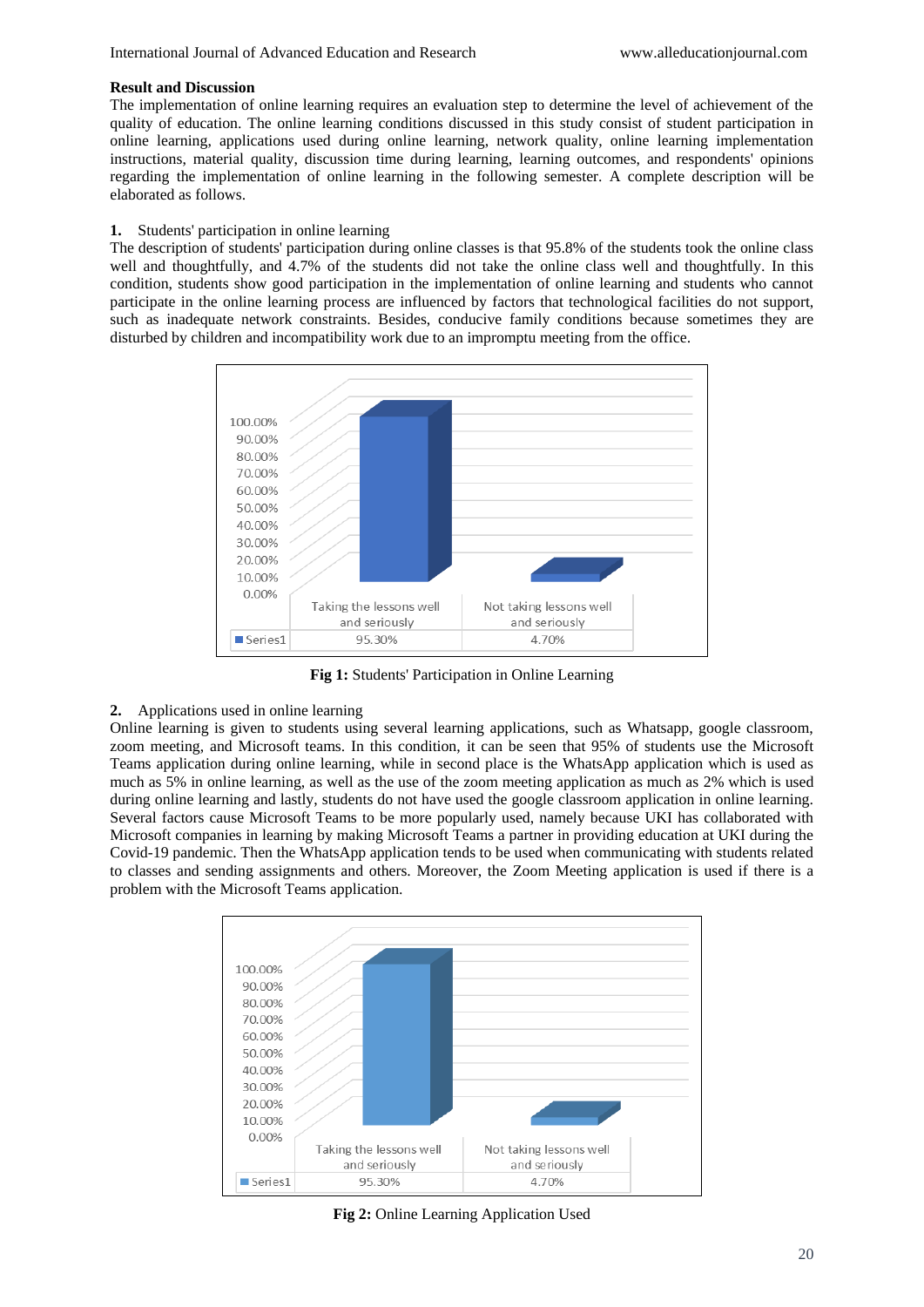#### **3.** Network Quality during Online Learning

In the picture above, it is known that the quality of the network during online learning has various categories. 42.80% of the students said that the category of network quality during online learning is very good, 50.40% of the students said that the category of network quality during online learning is good, 10% of the students said that the category of network quality during online learning is rather good, and 4.20% of the students said that the category of network quality during online learning is at poor category. With such conditions, it can be concluded that the implementation of online learning is optimal; however, UKI still needs to make improvements so that the quality of the network in UKI needs to be improved to the highest stage.



**Fig 3:** Signal Quality

## **4. Quality of material provided by lecturers during online learning**

In the implementation of online learning during the COVID-19 pandemic, the quality of the material provided by the lecturer is one of the factors that can increase student learning motivation. Based on the data obtained, the quality of the material provided by the lecturer is in a good category but needs to be improved. Based on the figures, it is found that 36.20% of the students said the material quality provided by the lecturer was very good, 58.60% of the students said the material quality provided by the lecturer was good, 2.20% of the students said the material quality provided by the lecturer was rather good, 3.00% of the students said the material quality provided by the lecturer was poor. Thus, it can be said that the online learning materials provided by the lecturers already have good quality but still need improvement in the delivery of learning materials to the lecturers so that the quality of the material delivered can be even better. It is evidenced that some students are still not satisfied with the quality of the lecturer's material.



**Fig 4:** Learning Material Quality Given by Lecturers

## **5. Availability of discussion time between lecturers and students during online learning**

Based on Figure 5, it is found that there is the availability of lesson discussion time used by lecturers during online learning. Students responded to the availability of material discussion time during learning, 21% of students said that lecturers are very available for discussion, 29% of students said that lecturers are available to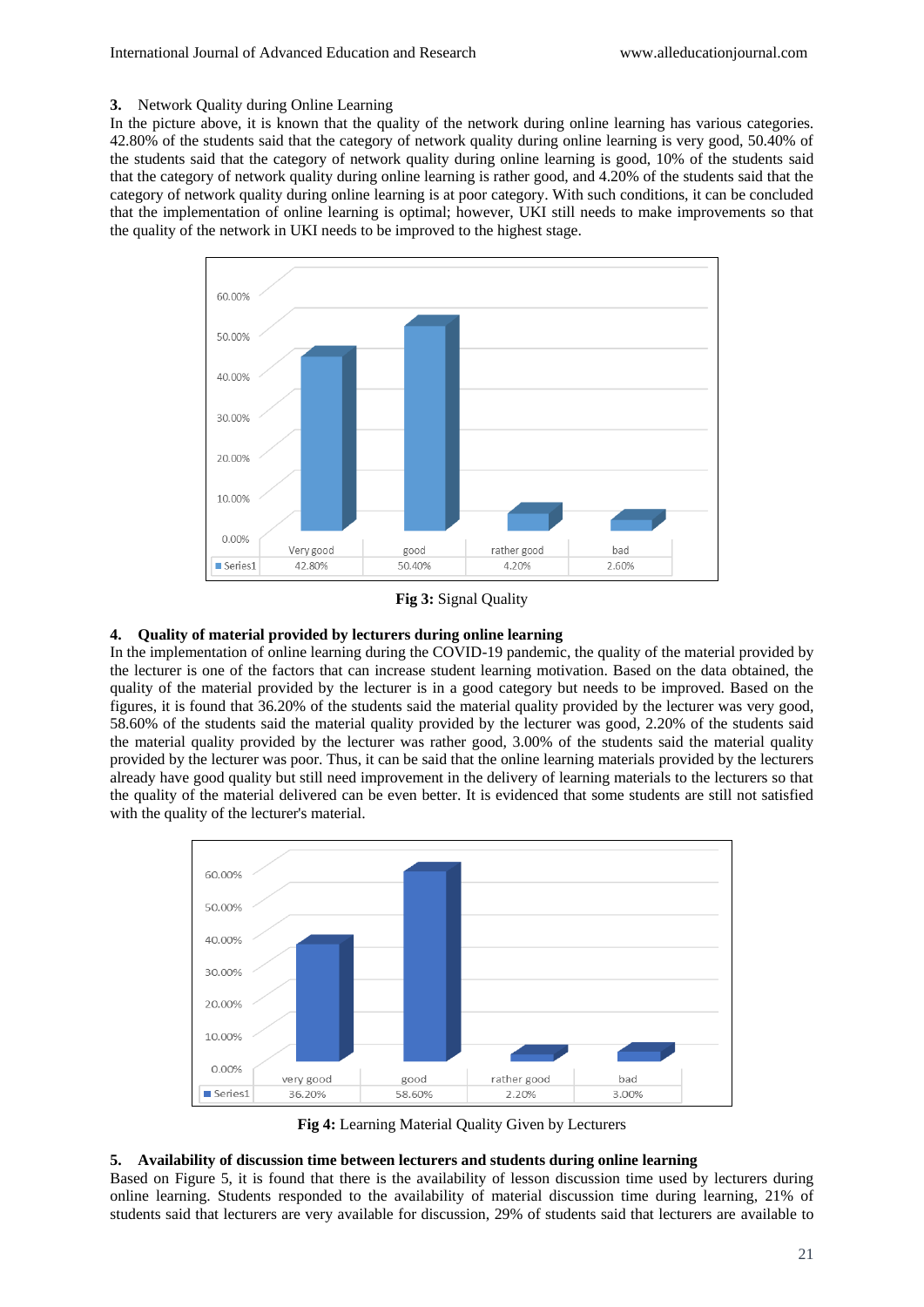discuss with them, 27% of students said that lecturers are rather available to discuss with them, and 23% of students said that the lecturer is never available to discuss with them. With these results, we can conclude that during online learning, the provision of lecturer services to students is in the poor category, but researchers still give hope to lecturers who are less involved in this matter in order to provide full service so that the quality of learning does not decrease during this covid-19 pandemic.



**Fig 5:** Discussion Time Provided by Lecturers

**6.** Students' opinions on the implementation of learning in the following semester

The implementation of learning during the COVID-19 pandemic has various responses. In this section, the researcher wants to get responses from respondents regarding the readiness to participate in the learning implementation in the following semester. Based on the data obtained, 25% of students said that in the next semester, they would prefer online classes to offline classes, 23% of students said that in the next semester, UKI would still implement online learning policies, and the remaining 27% of students said that the next semester should be better. UKI held a teaching and learning process with a blended learning model. From the data above, it can be concluded that if the social distancing implemented by the government has been completed, the teaching and learning process is expected to be 50% face-to-face in class, and 50% of meetings are conducted through independent projects (not face-to-face in class).



**Fig 6:** Learning Style Option for the Coming Semester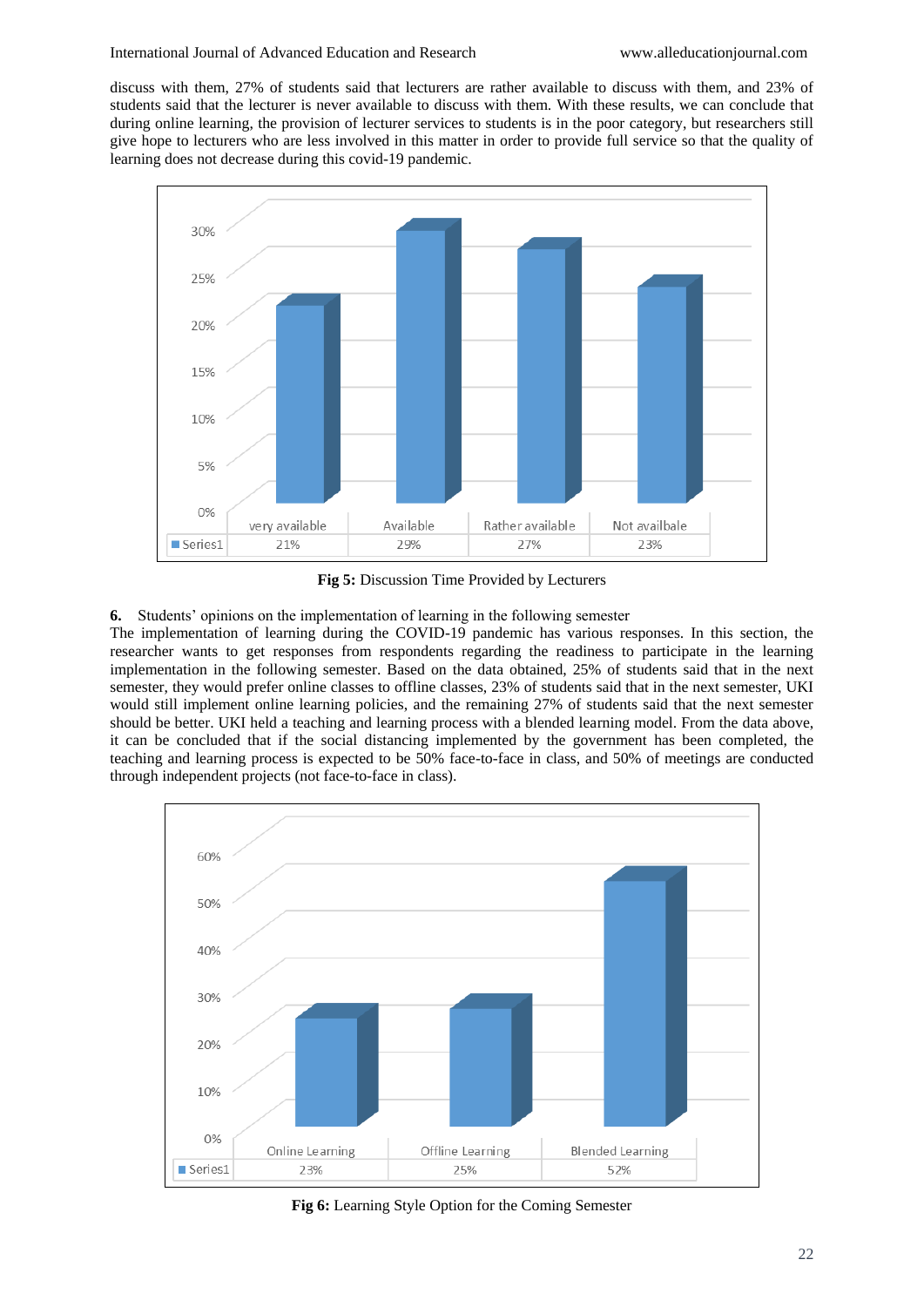#### **Conclusion**

Based on the results of the analysis obtained by the researchers, it can be concluded that the evaluation of the implementation of online learning includes: a) student participation in online learning at the UKI Postgraduate Program is in the good category, because there are still network problems, either network in UKI or network for students. ; b) the application used in online learning at UKI is dominated by the use of the Microsoft Teams application, this is because UKI has subscribed to Microsoft as a partner in the implementation of online learning; c) the condition of network quality during online learning is optimal at UKI but improvements are still being made so that network quality is maintained correctly; d) the quality of the material provided by the lecturer during online learning is in the good category, but some lecturers still need to improve understanding and delivery of lecture material, so that their services in terms of the quality of lecture material are increasing; e) the availability of discussion time between lecturers and students during online learning is at the poor category, therefore UKI still continues to provide guidance to lecturers who do not provide services to their students; and the last one f) the opinion of respondents for the implementation of learning in the next semester, namely students are more likely to choose the teaching and learning process to be done through blended learning.

### **References**

- 1. Simonson M, Zvacek SM, Smaldino S. Teaching and learning at a distance: Foundations of distance education 7th edition.08988, 2021.
- 2. Clark JT. Distance education. InClinical engineering handbook Academic Press, 2020, 410-415.
- 3. Mockus L, Dawson H, Edel-Malizia S, Shaffer D, An J, Swaggerty A. The impact of mobile access on motivation: Distance education student perceptions. World Campus Learning Design,2011:4(5):1-34.
- 4. Al-Sharhan S. 14 Smart classrooms in the context of technology-enhanced learning (TEL) environments. Transforming Education in the Gulf Region: Emerging Learning Technologies and Innovative Pedagogy for the 21st Century, 2016, 188:1-0.
- 5. Nadeak B, Naibaho L, Sunarto S, Tyas EH, Sormin E. Learning Management in Suburban Schools During the Midst of COVID-19. Psychology and Education Journal,2021:58(2):1131-9.
- 6. Sundari HD, Utomo P. Five e-learning for education in Indonesia. Advances in Social Science, Education and Humanities Research, 2020, 48-52.
- 7. Naibaho L. Online Learning Evaluation during Covid-19 using CSE-UCLA Evaluation Model at English Education Department Universitas Kristen Indonesia. Budapest International Research and Critics Institute (BIRCI-Journal): Humanities and Social Sciences,2021:28:4(2):1987-97.
- 8. Childs S, Blenkinsopp E, Hall A, Walton G. Effective e-learning for health professionals and students barriers and their solutions. A systematic review of the literature—findings from the HeXL project. Health Information & Libraries Journal,2005:22:20-32.
- 9. Poister TH. Measuring performance in public and nonprofit organizations. John Wiley & Sons, 2008.
- 10. Penna RM. The nonprofit outcomes toolbox: A complete guide to program effectiveness, performance measurement, and results. John Wiley & Sons, 2011.
- 11. Nicol DJ, Macfarlane‐Dick D. Formative assessment and self‐regulated learning: A model and seven principles of good feedback practice. Studies in higher education,2006:31(2):199-218.
- 12. Uz Bilgin C, Gul A. Investigating the effectiveness of gamification on group cohesion, attitude, and academic achievement in collaborative learning environments. TechTrends,2020:64(1):124-36.
- 13. Zhang D, Zhou L, Briggs RO, Nunamaker Jr JF. Instructional video in e-learning: Assessing the impact of interactive video on learning effectiveness. Information & management,2006:43(1):15-27.
- 14. Hodges CB, Moore S, Lockee BB, Trust T, Bond MA. The difference between emergency remote teaching and online learning.
- 15. Long CS, Ibrahim Z, Kowang TO. An Analysis on the Relationship between Lecturers' Competencies and Students' Satisfaction. International Education Studies,2014:7(1):37-46.
- 16. Cukurova M, Luckin R, Millán E, Mavrikis M. The NISPI framework: Analysing collaborative problemsolving from students' physical interactions. Computers & Education,2018:116:93-109.
- 17. Naibaho L. Teachers'roles on English Language Teaching: A Students Centered Learning Approach. International Journal of Research-Granthaalayah,2019:7(4):206-12.
- 18. Apple DK, Ellis W. Learning how to learn: Improving the performance of learning. International Journal of Process Education,2015:7(1):21-8.
- 19. Douglas O, Burton KS, Reese-Durham N. The effects of the multiple intelligence teaching strategy on the academic achievement of eighth grade math students. Journal of instructional psychology,2008:35(2).
- 20. Kolb AY, Kolb DA. Experiential learning theory: A dynamic, holistic approach to management learning, education and development. The SAGE handbook of management learning, education and development,2009:7:42:68.
- 21. Savicki V. editor. Developing intercultural competence and transformation: Theory, research, and application in international education. Stylus Publishing, LLC, 2020.
- 22. Gikas J, Grant MM. Mobile computing devices in higher education: Student perspectives on learning with cellphones, smartphones & social media. The Internet and Higher Education,2013:19:18-26.